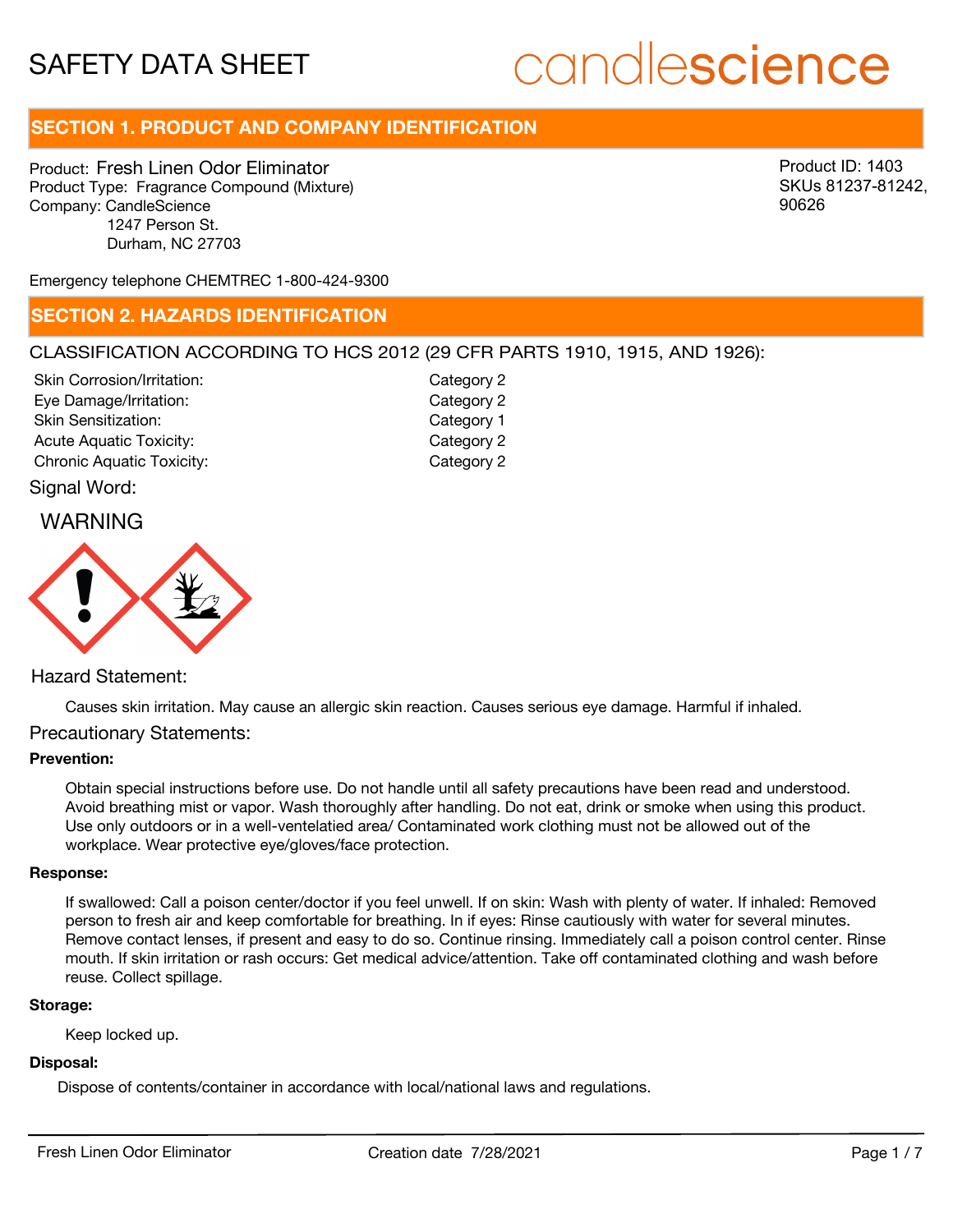## candlescience

Please note: Mixtures have not been tested for health hazards. The health hazard information presented is provided in accordance with US 29 CFR 1910.1200 and is based on the testing of individual components which have been shown to cause or may cause these health effects when tested at higher concentrations or at full strength.

## **SECTION 3. COMPOSITION/INFORMATION ON INGREDIENT**

| Hazardous components                                                            | CAS No.        | Weight % |
|---------------------------------------------------------------------------------|----------------|----------|
| Phenethyl alcohol                                                               | $60 - 12 - 8$  | $5 - 10$ |
| 2-acetyl-1,2,3,4,5,6,7,8-octahydro-2,3,8,8-tetra-methylnaphtalene (main isomer) | 54464-57-2     | $5 - 10$ |
| Benzyl benzoate                                                                 | $120 - 51 - 4$ | $5 - 10$ |
| Linalyl acetate                                                                 | 115-95-7       | $5 - 10$ |
| Hexyl cinnamic aldehyde                                                         | $101 - 86 - 0$ | $5 - 10$ |
| 2-acetyl-1,2,3,4,5,6,7,8-octahydro-2,3,8,8-tetra-methylnaphtalene (main isomer) | 54464-57-2     | $5 - 10$ |
| Eugenol                                                                         | $97 - 53 - 0$  | $1 - 5$  |
| 2-Methyl-3-(p-isopropylphenyl)propionaldehyde                                   | 103-95-7       | $1 - 5$  |
| Lauric aldehyde                                                                 | 112-54-9       | $1 - 5$  |
| Linalool                                                                        | 78-70-6        | $1 - 5$  |
| Geraniol                                                                        | $106 - 24 - 1$ | $1 - 5$  |
| 1-(2-tert-butylcyclohexyl)oxybutan-2-ol                                         | 139504-68-0    | $1 - 5$  |
| Coumarin                                                                        | $91 - 64 - 5$  | $1 - 5$  |
| alpha-isoMethyl ionone                                                          | $127 - 51 - 5$ | $1 - 5$  |
| 2-ethyl-4-(2,2,3-trimethyl-1-cyclopent-3-enyl)but-2-en-1-ol                     | 28219-61-6     | $1 - 5$  |
| 2-Phenoxyethanol                                                                | 122-99-6       | $1 - 5$  |
| d-Limonene                                                                      | 5989-27-5      |          |

## **SECTION 4. FIRST AID MEASURES**

## Inhalation:

Remove casualty to fresh air and keep warm and at rest. In case of respiratory tract irritation, consult a physician.

Skin contact:

Remove affected clothing and wash all exposed skin area with mild soap and water, followed by warm water rinse. Eye contact:

Remove contact lenses. Immediately flush eyes for at least 15 minutes. Get medical attention.

Ingestion:

Call a physician or poison control center immediately. Rinse mouth Do not induce vomiting. If vomiting occurs, keep head low so that stomach content doesn't get into the lungs.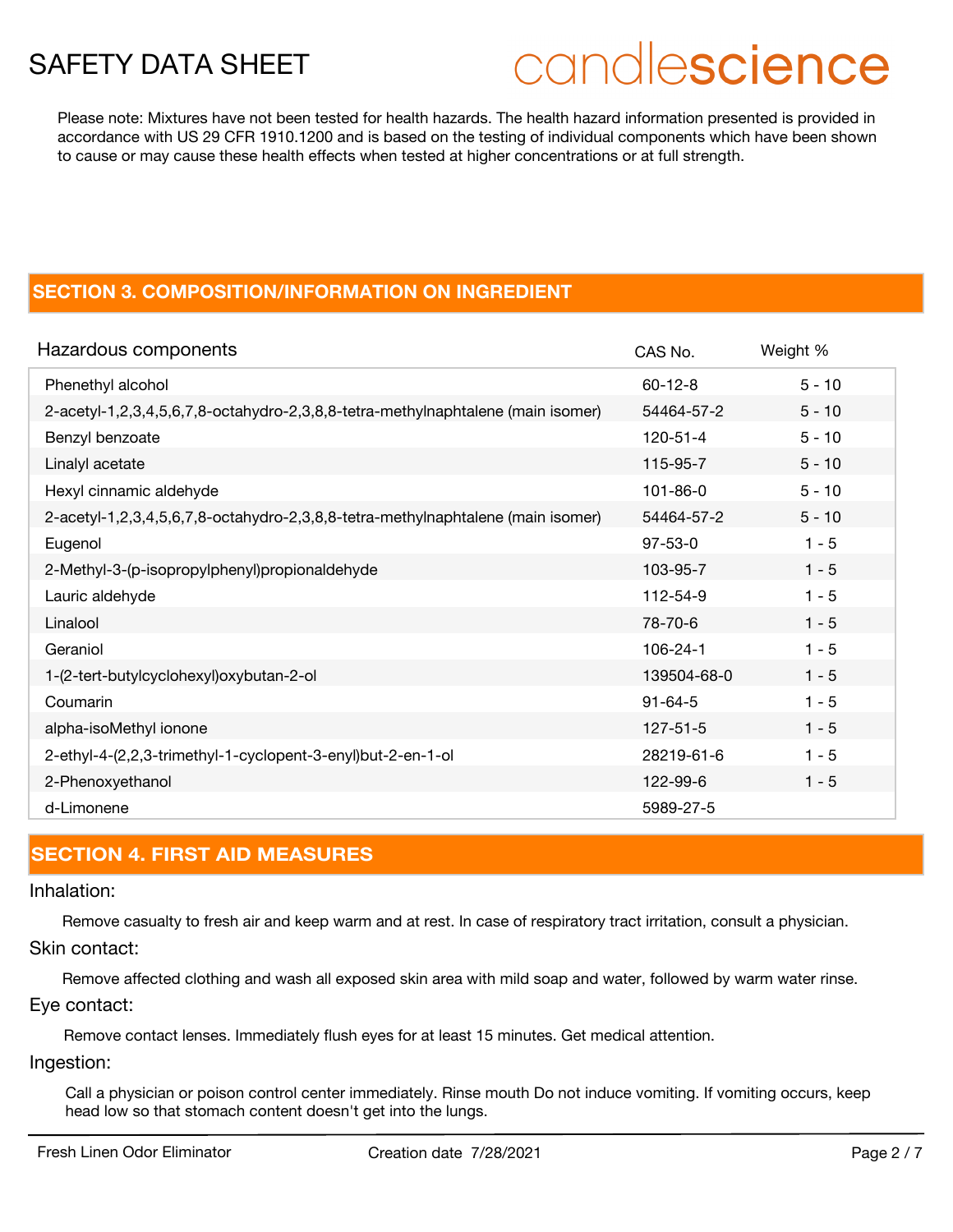# candlescience

## Most important symptoms:

Severe eye irritation. Symptoms may include stinging, tearing, redness, swelling, and blurred vision. May cause respiratory irritation. Skin irritation. May cause redness and pain. May cause an allergic skin reaction. Dermatitis. Rash.

Indication of immediate medical attention:

Treat symptomatically.

General information:

If exposed or concerned: Get medical advice/attention.

## **SECTION 5. FIREFIGHTING MEASURES**

## Suitable extinguishing media:

Foam, carbon dioxide, or dry chemical.

### Unsuitable extinguishing media:

Avoid use of water in extinguishing fires.

### Specific hazards:

During fire, gases hazardous to health may be formed. Do not allow run-off from fire fighting to enter drains or water courses.

### Special fire fighting procedures:

Wear self-contained breathing apparatus for firefighting. Move containers from fire area if it can be done safely. Use water spray jet to protect personnel and to cool endangered containers.

## **SECTION 6. ACCIDENTAL RELEASE MEASURES**

### Personal precautions, protective equipment and emergency procedures:

Evacuate personnel to safe areas. Remove all sources of ignition. Ensure adequate ventilation. Keep people away from and upwind of spill/leak. Wear appropriate protective equipment and clothing during clean-up.

### Environmental precautions:

Do not allow to enter into soil/subsoil. Do not allow to enter into surface water or drains. Dispose of in accordance with local regulations. Local authorities should be advised if significant spillage cannot be contained.

## Methods and materials for containment and cleaning up:

Soak up with inert absorbent material (e.g. sand, silica gel, vermiculite). Keep in suitable and closed containers for disposal. Clean contaminated floors and objects thoroughly while observing environmental regulations.

## **SECTION 7. HANDLING AND STORAGE**

### Precautions for safe handling:

Avoid contact with skin and eyes. Avoid prolonged inhalation of vapors. Wash hands and other exposed areas with mild soap and water before eating, drinking or smoking and when leaving work. Handle in accordance with good industrial hygiene and safety practices.

## Conditions for safe storage, including any incompatibilities:

Store in tightly closed and upright container in a cool, dry, ventilated area. Store away from light, heat, and sources of ignition.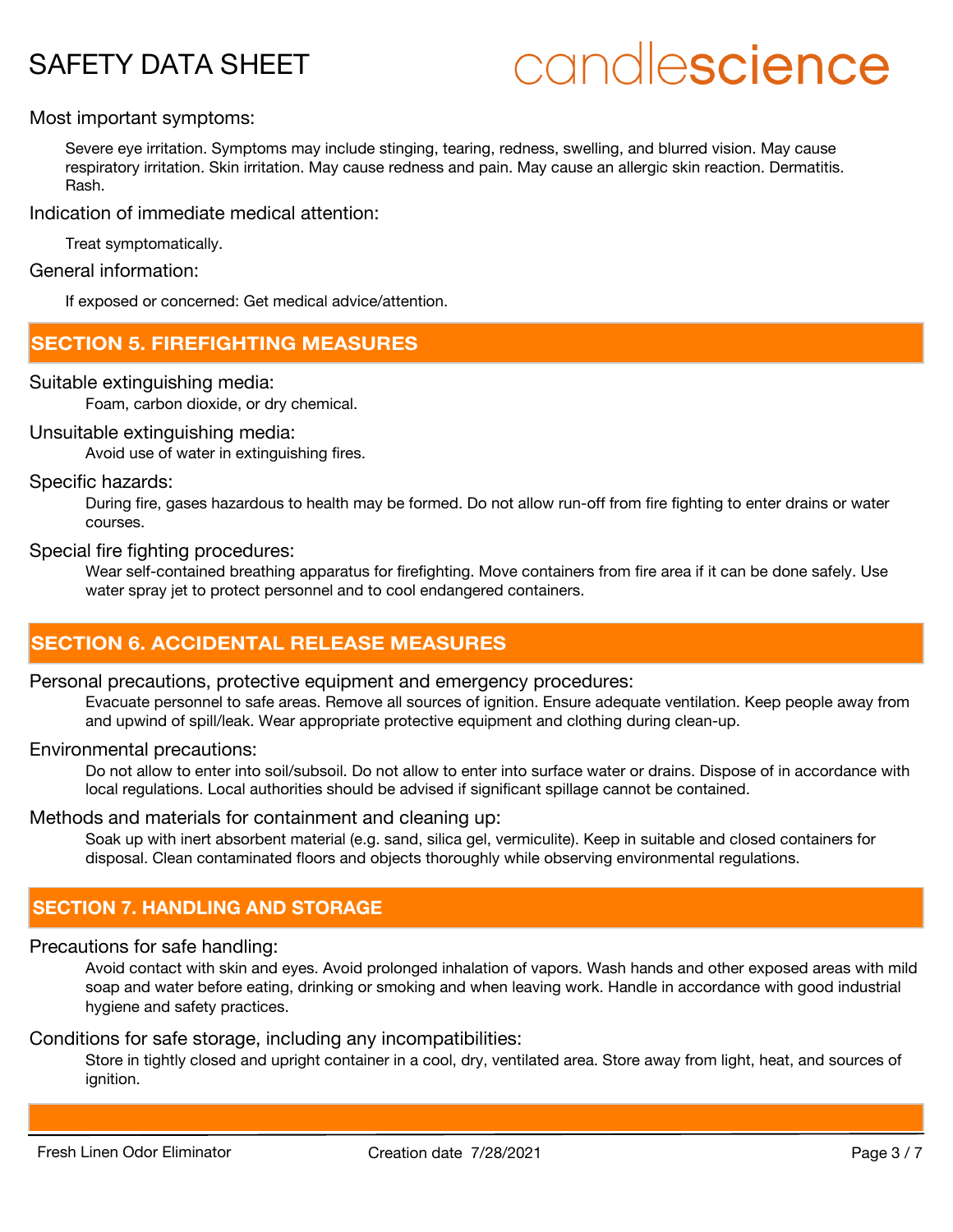# candlescience

## **SECTION 8. EXPOSURE CONTROLS/PERSONAL PROTECTION**

## Exposure Guidelines:

ACGIH: Geraniol (CAS 106-24-1) TWA 5 ppm

ACGIH: d-Limonene (CAS 5989-27-5) TWA 5 ppm

## Appropriate Engineering Controls:

## **Ventilation:**

Use engineering controls to maintain airborne levels below exposure limit requirements or guidelines. If there are no applicable exposure limit requirements or guidelines, use only with adequate ventilation. Local exhaust ventilation may be necessary for some operations.

## Personal Protective Equipment:

### **Eye protection:**

Ensure that eyewash stations and safety showers are close to the workstation location. Chemical resistant goggles must be worn.

### **Hand protection:**

Wear chemical resistant gloves suitable for this material as determined by a hazard assessment. Gloves should be discarded and replaced if there is any indication of degradation or chemical breakthrough.

### **Skin and body protection:**

Wear protective clothing suitable for this material as determined by a hazard assessment.

### **Respiratory protection:**

Respiratory protection should be worn when workplace exposures exceed exposure limit requirements or guidelines. If there are no applicable exposure limits or guidelines, use an approved respirator where there is a potential for adverse effects, including but not limited to respiratory irritation or odor, where indicated or required by the exposure assessment. Selection of air-purifying or positive-pressure supplied air will depend on the results of the exposure assessment which includes an evaluation of the specific operations and the actual or potential airborne concentrations. The type of cartridge or filter to be used must be selected and approved for the chemical, class, or classes of chemicals likely to be encountered in the workplace. For emergency conditions, use an approved positive-pressure self-contained breathing apparatus.

## **General hygiene considerations:**

Handle in accordance with good industrial hygiene and safety practice. Remove contaminated clothing and protective equipment before entering eating areas. Wash hands before breaks and immediately after handling the product.

## **SECTION 9. PHYSICAL AND CHEMICAL PROPERTIES**

| Appearance:     | Liquid                    |                   |
|-----------------|---------------------------|-------------------|
| Color:          | Colorless to light yellow |                   |
| Odor:           | Characteristic            |                   |
| Odor threshold: | N/A                       |                   |
| pH:             | N/A                       |                   |
| Melting point:  | N/A                       |                   |
| Boiling point:  | N/A                       |                   |
| Flashpoint:     | 94.9 °C                   | 202.8 $\degree$ F |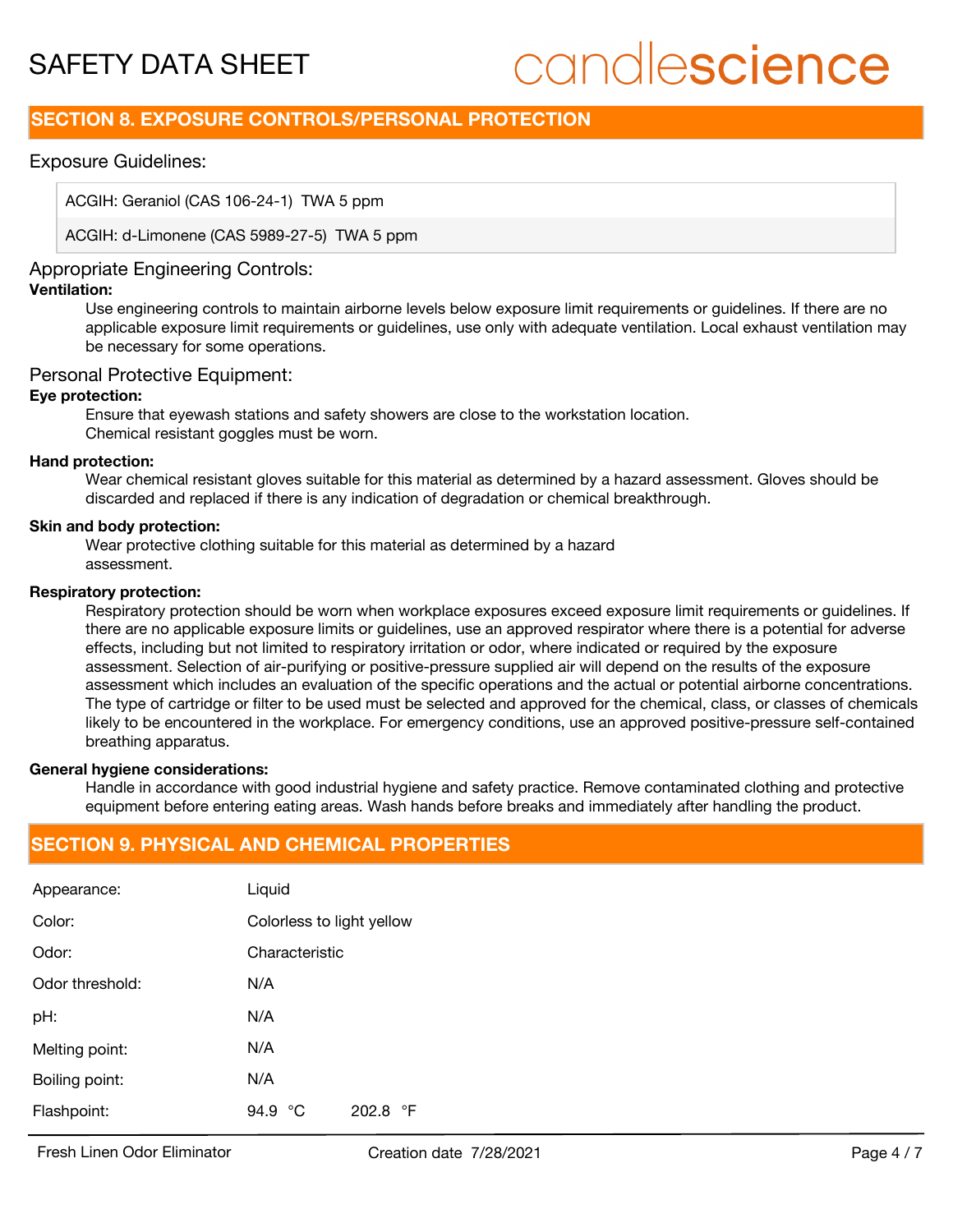# candlescience

| Evaporation Rate (Butyl Acetate = 1): $N/A$       |                     |
|---------------------------------------------------|---------------------|
| Flammability (solid, gas):                        | N/A                 |
| Upper lower flammability or explosive limits: N/A |                     |
| Vapor density (Air=1):                            | N/A                 |
| Vapor pressure:                                   | 0.082 hPa estemated |
| Specific gravity (H2O=1):                         | 0.941 - 0.971       |
| Solubility in water:                              | No                  |
| Solubility in other solvents:                     | N/A                 |
| Partition coefficient: n-octanol/water:           | N/A                 |
| Auto-ignition temperature:                        | N/A                 |
| Decomposition temperature:                        | N/A                 |
| Kinematic viscosity:                              | N/A                 |
| Dynamic viscosity:                                | N/A                 |
| Explosive properties:                             | N/A                 |
| Oxidizing properties:                             | N/A                 |
| Refractive index:                                 | N/A                 |

## **SECTION 10. STABILITY AND REACTIVITY**

### **Chemical stability:**

The product is stable and non-reactive under normal conditions of use, storage and transport.

## **Possibility of hazardous reactions:**

Material is stable under normal conditions.

## **Conditions to avoid:**

Heat, flames and sparks. Temperature extremes and direct sunlight.

## **Incompatible materials:**

Strong oxidizing agents. Strong acids. Strong Bases.

## **Hazardous decomposition products:**

No hazardous decomposition products are known.

## **SECTION 11. TOXICOLOGICAL INFORMATION**

## **Acute oral toxicity:**

3810 mg/kg

## **Acute dermal toxicity:**

5000 mg/lg

## **Acute inhalation toxicity:**

Fresh Linen Odor Eliminator Creation date 7/28/2021 Page 5 / 7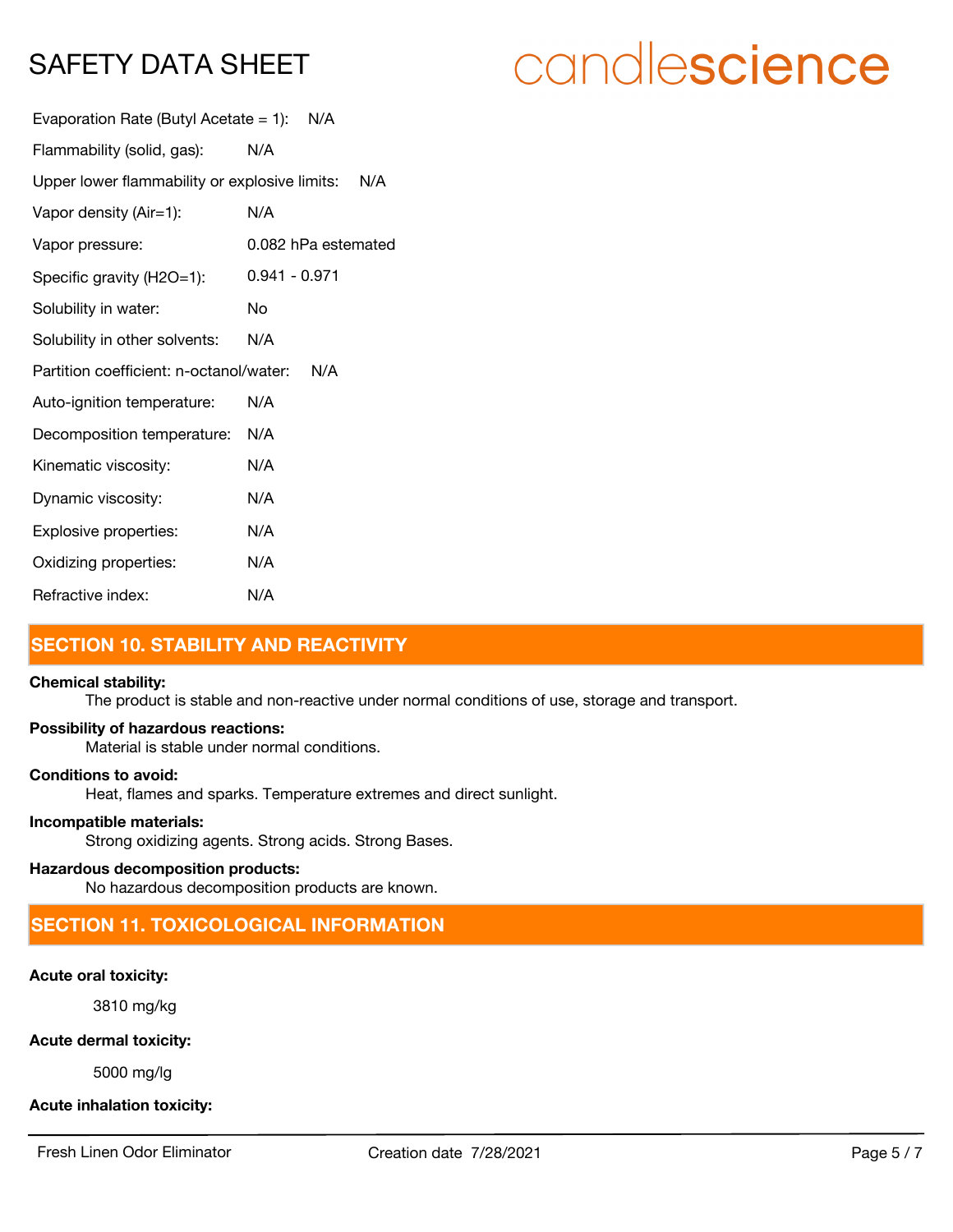## No data available

## **Skin corrosion/irritation:**

Causes skin irritation

#### **Serious eye damage/eye irritation:**

Causes serious eye irritation

#### **Respiratory or skin sensitization:**

No data available

### **Mutagenicity:**

No data available

### **Reproductive toxicity:**

No data available

## **Carcinogenicity:**

No data available

Please note: Mixtures have not been tested for health hazards. The health hazard information presented is provided in accordance with US 29 CFR 1910.1200 and is based on the testing of individual components which have been shown to cause or may cause these health effects when tested at higher concentrations or at full strength.

## **SECTION 12. ECOLOGICAL INFORMATION**

### **Ecotoxicity:**

This product is not considered harmful to aquatic organisms or to cause long-term adverse effects in the environment

## **Persistence and Degradability:**

No data available

## **Bioaccumulation:**

No data available

### **Other Adverse Effects:**

No data available

## **SECTION 13. DISPOSAL CONSIDERATIONS**

## **Disposal instructions:**

Collect and reclaim or dispose in sealed containers at licensed waste disposal site. Do not allow this material to drain into sewers/water supplies. Do not contaminate ponds, waterways or ditches with chemical or used container. Dispose of contents/container in accordance with local/regional/national/international regulations.

## **Local disposal regulations:**

Dispose in accordance with all applicable regulations.

## **Hazardous waste code:**

The waste code should be assigned in discussion between the user, the producer and the waste disposal company.

## **Waste from residues/unused products:**

# candlescience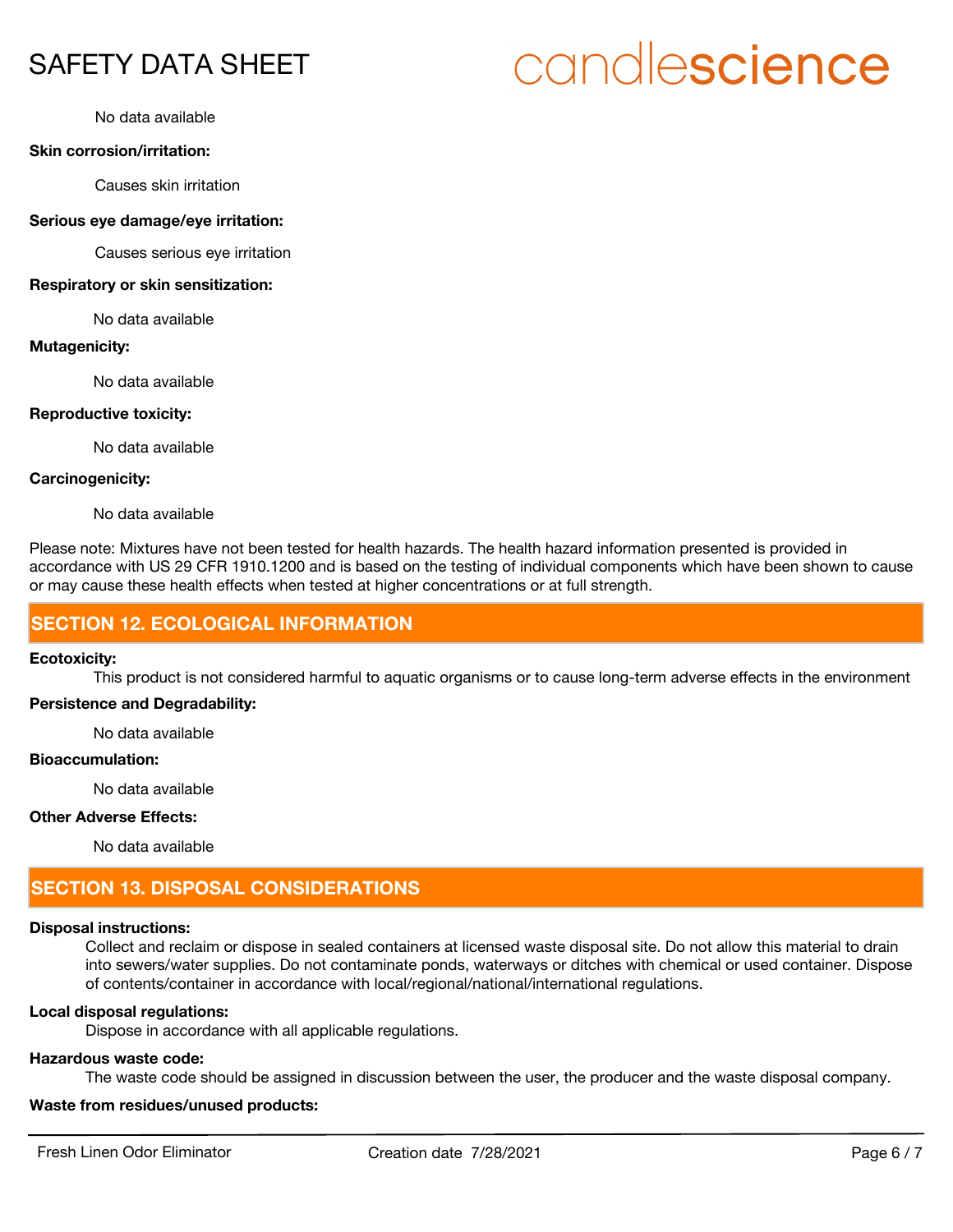

## candlescience

Dispose of in accordance with local regulations. Empty containers or liners may retain some product residues. This material and its container must be disposed of in a safe manner.

### **Contaminated packaging:**

Since emptied containers may retain product residue, follow label warnings even after container is emptied. Empty containers should be taken to an approved waste handling site for recycling or disposal.

## **SECTION 14. TRANSPORT INFORMATION**

| <b>IATA UN Number:</b>               | Not regulated as dangerous goods. |
|--------------------------------------|-----------------------------------|
| <b>IATA UN Proper Shipping Name:</b> | N/A                               |
| <b>IATA Transport Hazard Class:</b>  | N/A                               |
| <b>IATA Packing group:</b>           | N/A                               |
| <b>IATA Environmental Hazards:</b>   | N/A                               |
| <b>IATA ERG Codes:</b>               | N/A                               |
| <b>IATA Special Precautions:</b>     | N/A                               |
| <b>IATA Other Information:</b>       | N/A                               |
|                                      |                                   |
| <b>IMDG UN Number:</b>               | Not regulated as dangerous goods. |
| <b>IMDG UN Proper Shipping Name:</b> | N/A                               |
| <b>IMDG Transport Hazard Class:</b>  | N/A                               |
| <b>IMDG Packing Group:</b>           | N/A                               |
| <b>IMDG Environmental Hazards:</b>   | N/A                               |
| <b>IMDG EMS:</b>                     | N/A                               |
| <b>IMDG Special Precautions:</b>     | N/A                               |

## **SECTION 15. REGULATORY INFORMATION**

## **TSCA:**

All components of this product are listed or excluded from listing on the TSCA inventory.

## **SECTION 16. OTHER INFORMATION**

The information and recommendations contained in this data sheet represent, to the best of CandleScience's knowledge and belief, an accurate and reliable representation as the known data for this material. Since the conditions for use, handling, storage and disposal of this product are beyond CandleScience's control, it is the user's responsibility both to determine safe conditions for use of this product and to assume liability for loss, injury, damage or expense arising out of the product's improper use. No warranty, expressed or implied, regarding the product described herein shall be created by or inferred from any statement or omission in this SDS. Various government agencies (e.g. DOT, EPA, FDA) may have specific regulations concerning the transportation, handling, storage, use or disposal of this product, which may not be reflected in this SDS. The user should review these regulations to ensure full compliance.